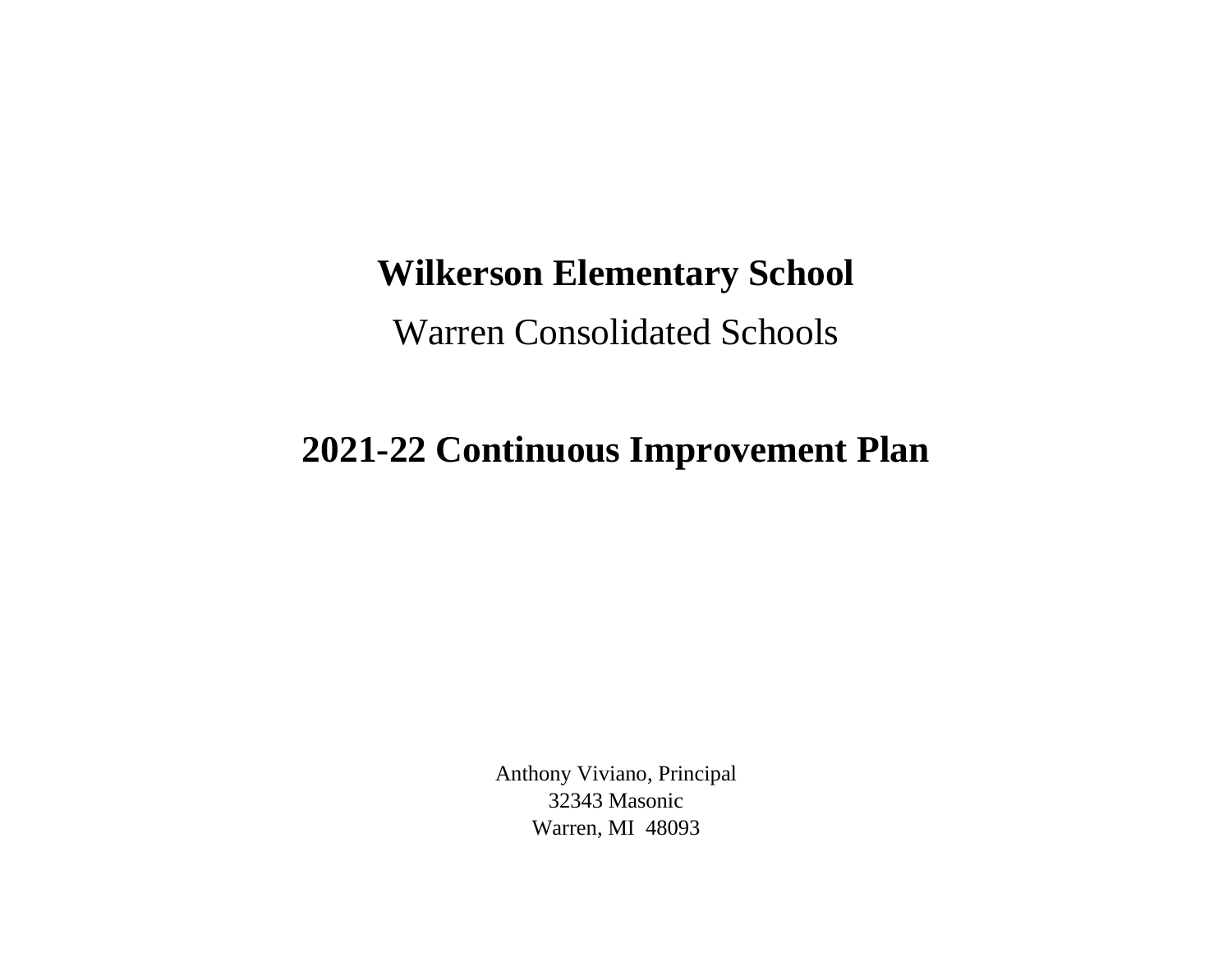**Using your building's data story and equity reflection, review your current improvement plan. Does this new information on equity lead to adjusting or adding any additional strategies or activities to your improvement plan? Indicate your goals below and any revisions for 2021-2022.**

| Goal 1                                                                        |                                                                                                                                                                                                                                                                                                                                               |  |
|-------------------------------------------------------------------------------|-----------------------------------------------------------------------------------------------------------------------------------------------------------------------------------------------------------------------------------------------------------------------------------------------------------------------------------------------|--|
| <b>SMART Goal Language</b>                                                    | All students will meet or exceed State and local standards in mathematics.                                                                                                                                                                                                                                                                    |  |
| <b>Continuation Goal</b><br>(Yes or No)                                       | <b>YES</b>                                                                                                                                                                                                                                                                                                                                    |  |
| <b>Strategies</b>                                                             | <b>Balanced Math Program</b>                                                                                                                                                                                                                                                                                                                  |  |
| <b>Activities</b>                                                             | <b>Number Talks</b> ( <i>Type(s):</i> Direct Instruction;<br>$\bullet$                                                                                                                                                                                                                                                                        |  |
|                                                                               | Math Tasks (Type(s): Direct Instruction;<br>$\bullet$                                                                                                                                                                                                                                                                                         |  |
|                                                                               | Positive Behavior Intervention System (Type(s): Behavioral Support Program;<br>$\bullet$                                                                                                                                                                                                                                                      |  |
|                                                                               | Strategy Implementation Guides (Type(s): Curriculum Development, Professional Learning, Teacher<br>Collaboration, Supplemental Materials, Academic Support Program, Walkthrough;                                                                                                                                                              |  |
|                                                                               | Monitor/Evaluate (Type(s): Evaluation, Monitor;<br>$\bullet$                                                                                                                                                                                                                                                                                  |  |
| <b>Additional Strategies</b>                                                  | <b>Professional Learning Communities</b>                                                                                                                                                                                                                                                                                                      |  |
| <b>Additional Activities</b>                                                  | Early Release Days / Collaborative Meeting Time (Type(s): Curriculum Development, Professional<br>$\bullet$<br>Learning, Parent Involvement, Policy and Process, Teacher Collaboration, Direct Instruction, Supplemental<br>Materials, Communication, Behavioral Support Program, Community Engagement, Academic Support<br>Program, Monitor; |  |
| <b>Additional Strategies</b>                                                  | <b>MTSS</b>                                                                                                                                                                                                                                                                                                                                   |  |
| <b>Additional Activities</b>                                                  | Intervention Meetings (Type(s): Academic Support Program;<br>$\bullet$                                                                                                                                                                                                                                                                        |  |
| <b>Additional Strategies</b>                                                  | <b>Supplemental Math Instruction</b>                                                                                                                                                                                                                                                                                                          |  |
| <b>Additional Activities</b>                                                  | AVMR (Type(s): Academic Support Program;<br>$\bullet$                                                                                                                                                                                                                                                                                         |  |
| <b>Title I Funding Source</b><br><b>Update (must match Title</b><br>I budget) |                                                                                                                                                                                                                                                                                                                                               |  |
| <b>Other Funding Sources</b><br><b>Update</b>                                 |                                                                                                                                                                                                                                                                                                                                               |  |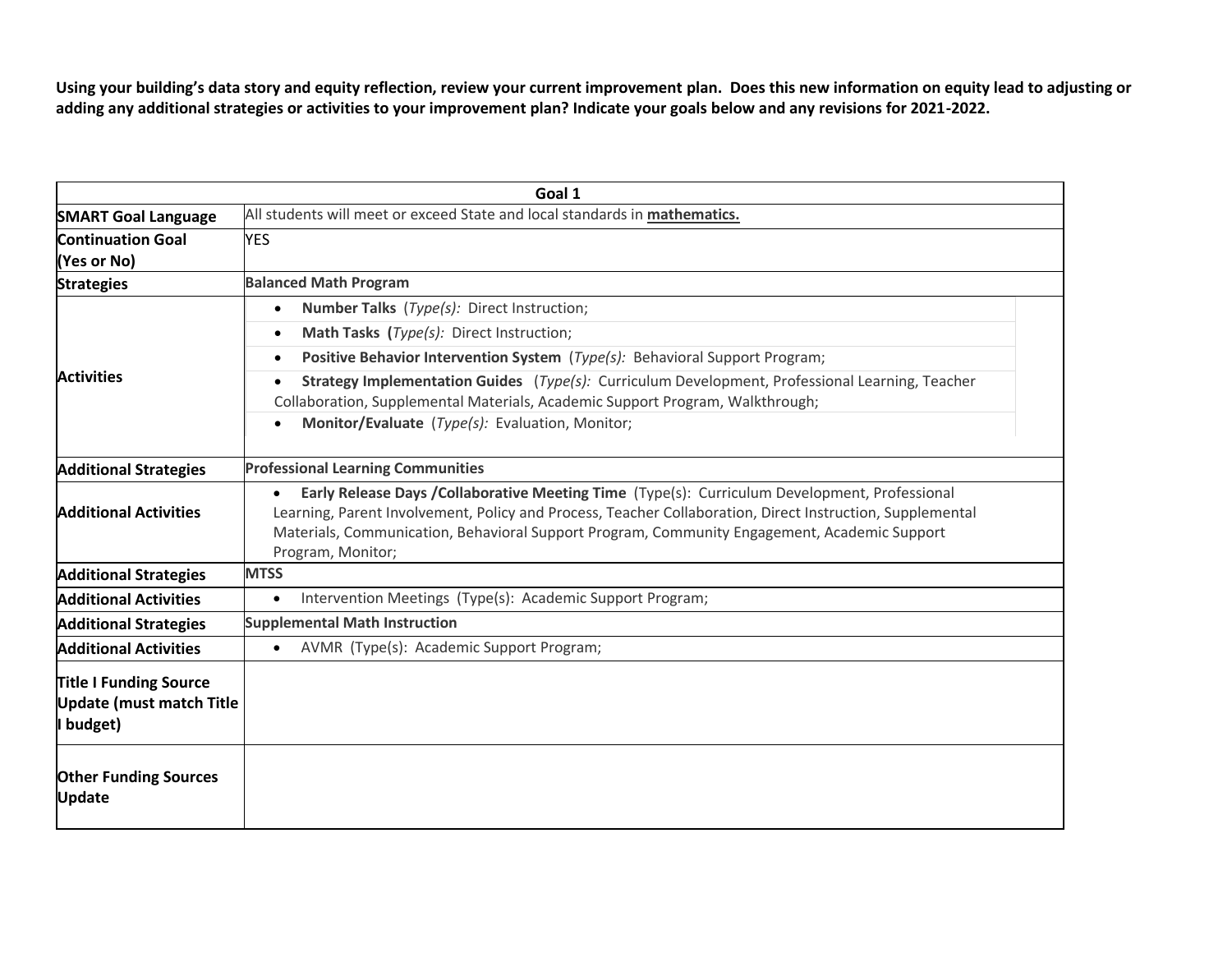| Goal 2                                                                 |                                                                                                                                                                                                                                                                                                                                                                  |  |
|------------------------------------------------------------------------|------------------------------------------------------------------------------------------------------------------------------------------------------------------------------------------------------------------------------------------------------------------------------------------------------------------------------------------------------------------|--|
| <b>SMART Goal Language</b>                                             | All students will meet or exceed state and local standards in reading.                                                                                                                                                                                                                                                                                           |  |
| <b>Continuation Goal</b><br>(Yes or No)                                | <b>YES</b>                                                                                                                                                                                                                                                                                                                                                       |  |
| <b>Strategies</b>                                                      | <b>Balanced Literacy</b>                                                                                                                                                                                                                                                                                                                                         |  |
| <b>Activities</b>                                                      | <b>Guided Reading</b> ( <i>Type(s):</i> Direct Instruction;<br>$\bullet$<br>Word Study (Type(s): Direct Instruction;<br>$\bullet$<br>Positive Behavior Intervention System (Type(s): Behavioral Support Program;<br>٠<br>Strategy Implementation Guides (Type(s): Academic Support Program;<br>$\bullet$<br>Monitor/Evaluate (Type(s): Evaluation, Monitor;<br>٠ |  |
| <b>Additional Strategies</b>                                           | <b>Supplemental Guided Reading</b>                                                                                                                                                                                                                                                                                                                               |  |
| <b>Additional Activities</b>                                           | Tier 2 Guided Reading (Type(s): Academic Support Program;<br>$\bullet$<br>Leveled Literacy Intervention (Type(s): Direct Instruction;<br>Literacy Footprints Resources (Type(s): Direct Instruction;                                                                                                                                                             |  |
| <b>Additional Strategies</b>                                           | <b>Professional Learning Communities</b>                                                                                                                                                                                                                                                                                                                         |  |
| <b>Additional Activities</b>                                           | Early Release Days / Collaborative Meeting Time (Type(s): Academic Support Program;<br>$\bullet$<br><b>Strategy Implementation Guides</b> (Type(s): Academic Support Program;                                                                                                                                                                                    |  |
| <b>Additional Strategies</b>                                           | <b>MTSS</b>                                                                                                                                                                                                                                                                                                                                                      |  |
| <b>Additional Activities</b>                                           | Intervention Meetings (Type(s): Academic Support Program;<br>$\bullet$                                                                                                                                                                                                                                                                                           |  |
| <b>Title I Funding Source</b><br>Update (must match Title I<br>budget) |                                                                                                                                                                                                                                                                                                                                                                  |  |
| <b>Other Funding Sources</b><br><b>Update</b>                          |                                                                                                                                                                                                                                                                                                                                                                  |  |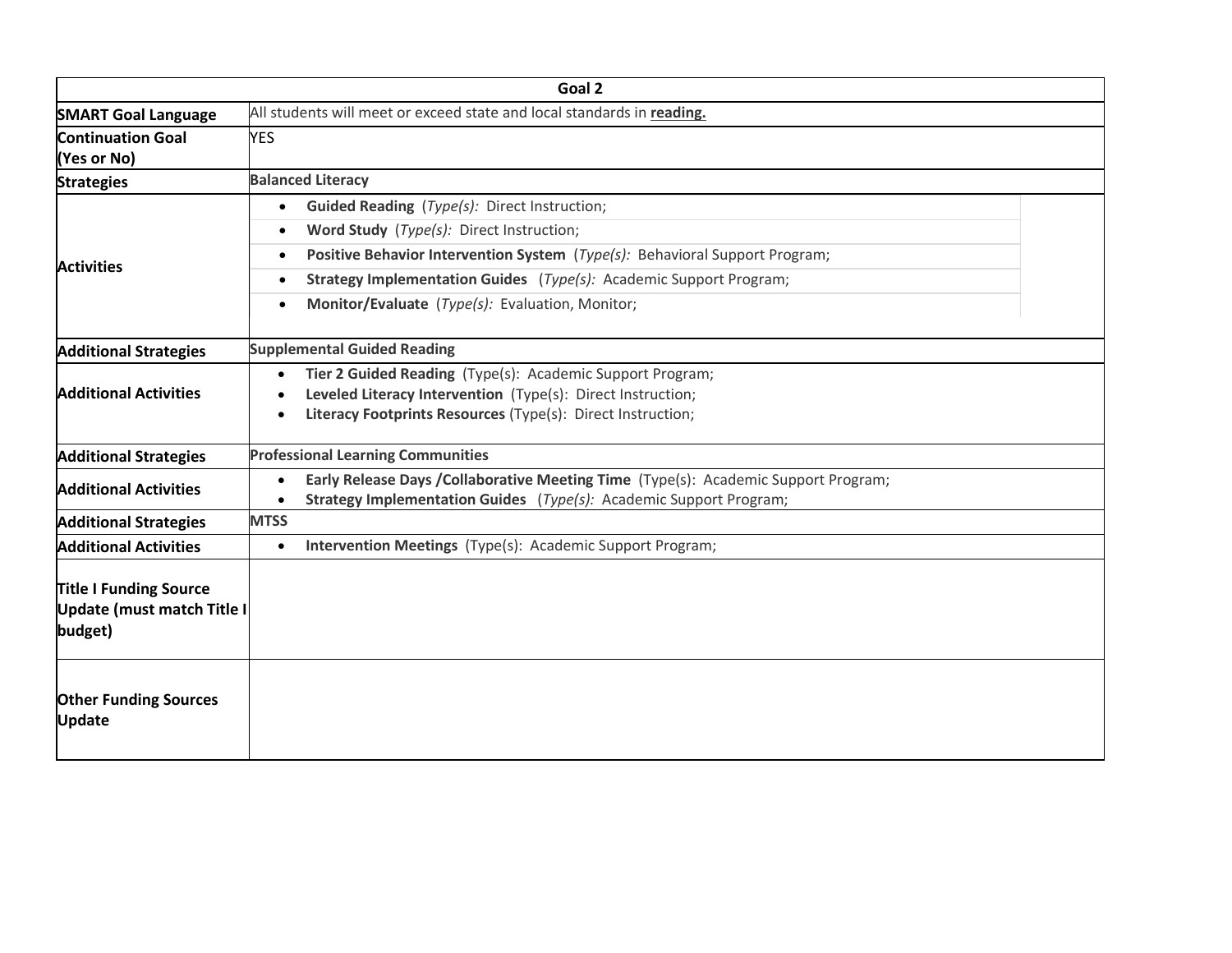| Goal 3                                                                        |                                                                                                                                                                        |  |
|-------------------------------------------------------------------------------|------------------------------------------------------------------------------------------------------------------------------------------------------------------------|--|
| <b>SMART Goal Language</b>                                                    | All students will meet or exceed state and local standards in writing.                                                                                                 |  |
| <b>Continuation Goal</b>                                                      | <b>YES</b>                                                                                                                                                             |  |
| (Yes or No)                                                                   |                                                                                                                                                                        |  |
| <b>Additional Strategies</b>                                                  | Use district resources to create an Informational, Narrative and Persuasive Writing                                                                                    |  |
| <b>Additional Activities</b>                                                  | Use of Benchmark Literacy Writing resources<br>$\bullet$<br><b>MAISA Writing Units</b><br><b>Writing Pathways Rubrics</b><br>٠<br><b>Benchmark Writing to Sources</b>  |  |
| <b>Additional Strategies</b>                                                  | <b>Professional Learning Communities</b>                                                                                                                               |  |
| <b>Additional Activities</b>                                                  | Early Release Days / Collaborative Meeting Time (Type(s): Academic Support Program;<br>$\bullet$<br>Strategy Implementation Guides (Type(s): Academic Support Program; |  |
| <b>Additional Strategies</b>                                                  | <b>MTSS</b>                                                                                                                                                            |  |
| <b>Additional Activities</b>                                                  | <b>Intervention Meetings</b> (Type(s): Academic Support Program;<br>$\bullet$                                                                                          |  |
| <b>Title I Funding Source</b><br><b>Update (must match Title</b><br>I budget) |                                                                                                                                                                        |  |
| <b>Other Funding Sources</b><br><b>Update</b>                                 |                                                                                                                                                                        |  |